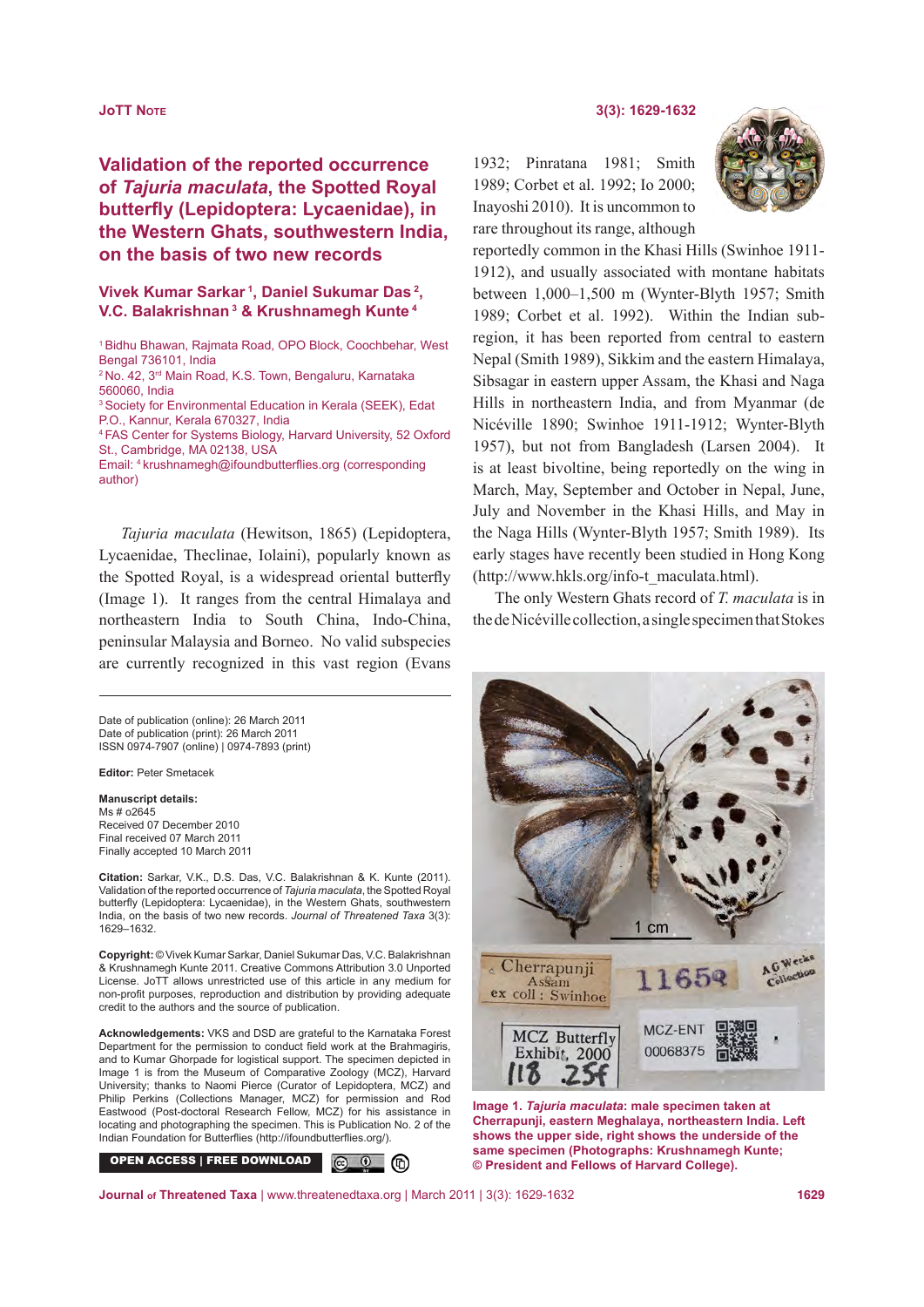

**Figure 1. Localities in the Western Ghats where** *Tajuria maculata* **has so far been recorded (prepared by Krushnamegh Kunte).**

Roberts took from the Nilgiris District, northwestern Tamil Nadu, southern Western Ghats (Yates 1935) (Fig. 1). The collection date and exact locality of this specimen do not seem to have been reported in literature. Considering that a single specimen of *T. maculata*, presumably from the Nilgiris and without any associated information, had ever been collected, Larsen wondered, "If it is indeed a genuinely South Indian species", but noted that, "All the new records to the Nilgiris based on his [Stokes Roberts] material have since been validated by others and the species is so distinctive that it is difficult to see how a labeling error would have survived." (Larsen 1987).

Assuming that the Roberts specimen was indeed collected in the Nilgiris, it was likely collected in the vicinity of either Kotagiri, Coonoor or Udagamandalam ("Ooty") (approximate locations:  $11.35-11.43^{\circ}N$  &  $76.70 - 76.88$ <sup>o</sup>E), three popular towns in the Nilgiris, from where British entomologists collected most of the Nilgiris butterfly material. There are no other records from the Nilgiris (Wynter-Blyth 1944a,b; Larsen 1987) or from the rest of the Western Ghats (Bell 1910-27). Gaonkar (1996) suspected this species to be present in Kerala, and mentioned the Western Ghats distribution in Tamil Nadu (from the Nilgiris) and Karnataka (possibly from Kodagu, popularly known as Coorg, where some work on butterflies was done by early British lepidopterists). We do not know whether

Gaonkar's (1996) report of this species from Karnataka was extrapolated from the Roberts specimen, or was based on any specimens that have not been reported in print yet. Evans (1932) and Wynter-Blyth (1957) probably either overlooked the Roberts specimen or considered its presence in the Nilgiris improbable, so they did not include the Western Ghats in this species' distribution (Evans 1932; Wynter-Blyth 1957). The Madras Government Museum in Chennai has no specimens from the Western Ghats or from elsewhere in India (Satyamurti 1966).

### **New observations**

*Tajuria maculata* was recently seen on two occasions approximately 200km northwest of the Nilgiris (Fig. 1). The details are as follows:

**(i) Sightings from Brahmagiri Wildlife Sanctuary** (Images 2 A & B): The Brahmagiri Wildlife Sanctuary is located in Kodagu District in the southwestern corner of Karnataka, covering an area of approximately 181km2 . The elevation ranges from 65–1,607 m, the lower slopes and valleys being mostly covered in evergreen and semi-evergreen forests, the upper reaches with a shola forest and grassland mosaic.

VKS and DSD saw four *T. maculata* individuals in this area on 19 November 2009, a partly cloudy and windy day. The first individual was seen mudpuddling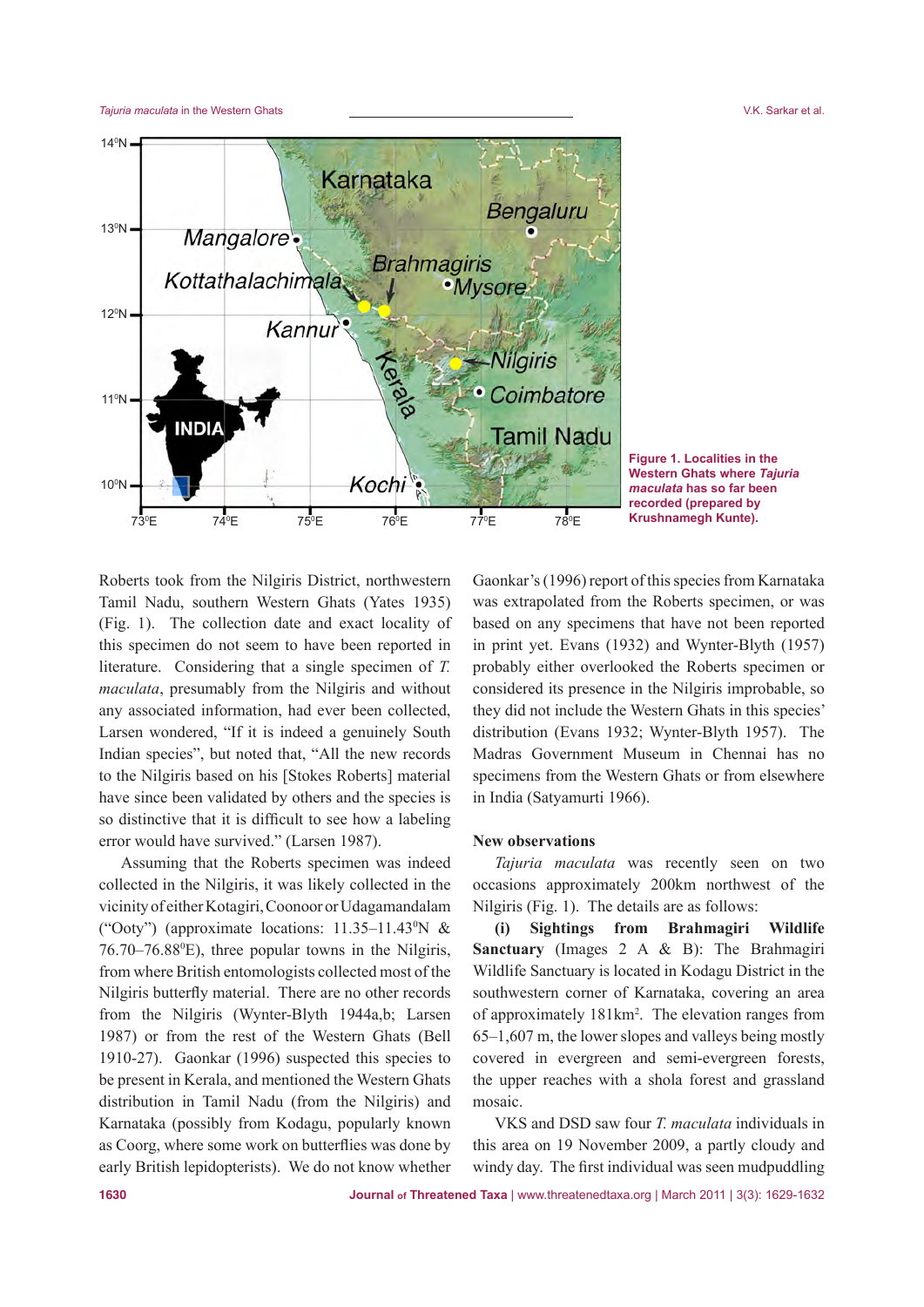*Tajuria maculata* in the Western Ghats V.K. Sarkar et al.



**Image 2.** *Tajuria maculata* **in the Western Ghats. A - 19.xi.2009, mudpuddling, in the Brahmagiri Wildlife Sanctuary; B - Habitat at the Brahmagiri, on way to Narimalai Guest House; C - 02.x.2010, feeding from flowers of**  *Knoxia sumatrensis* **at Kottathalachimala; D - Habitat at Kottathalachimala**

(Image 2A) from 1100 to 1130 hr near the Iruppu Falls, a popular tourist destination (approximately 300–500 m,  $11^{\circ}57.8^{\circ}$  N &  $75^{\circ}58.5E$ ). The other three were seen feeding on white flowers of an unidentified straggling vine in a shola forest patch near the Narimalai Guest House, at 1,300m. These individuals were feeding well above the ground, constantly chasing each other, and could not be photographed.

**(ii) Sighting from Kottathalachimala** (Image 2 C & D): Kottathalachimala is an isolated mountain in Kannur District, northern Kerala. Its summit and the western slopes are covered with grasslands, whereas the eastern slopes are mosaics of semi-evergreen forests and grasslands dominated by *Cymbopogon*. It is very close to Mundrot Reserve Forest in Karnataka, merely 2 air-kilometers away.

VCB saw a single specimen of *T. maculata* (Image 2C) at 1313 hr on 2 October 2010, a rainy and misty day with occasionally clear skies. It was seen on

the eastern slopes of Kottathalachimala (110 28.23'N  $& 75^{\circ}78.97^{\circ}E$ , 800m), feeding from the flowers of *Knoxia sumatrensis* (Rubiaceae), which was common there among boulders and grass. It then flew towards the valley and was not seen again. The known larval host plants of *T. maculata* belong to Loranthaceae (http://www.nhm.ac.uk/research-curation/research/ projects/hostplants/), and *Dendrophthoe falcata*  (Loranthaceae) was common in semi-evergreen forest patches at Kottathalachimala. However, VCB did not see any evidence of larval activity on *Dendrophthoe*  plants that he investigated.

## **Discussion**

Our sightings confirm the occurrence of *T. maculata*  in the Western Ghats. These sightings give credence to the specimen recorded from the Nilgiris by Roberts. They also confirm the presence of this species from the states of Karnataka and Kerala.